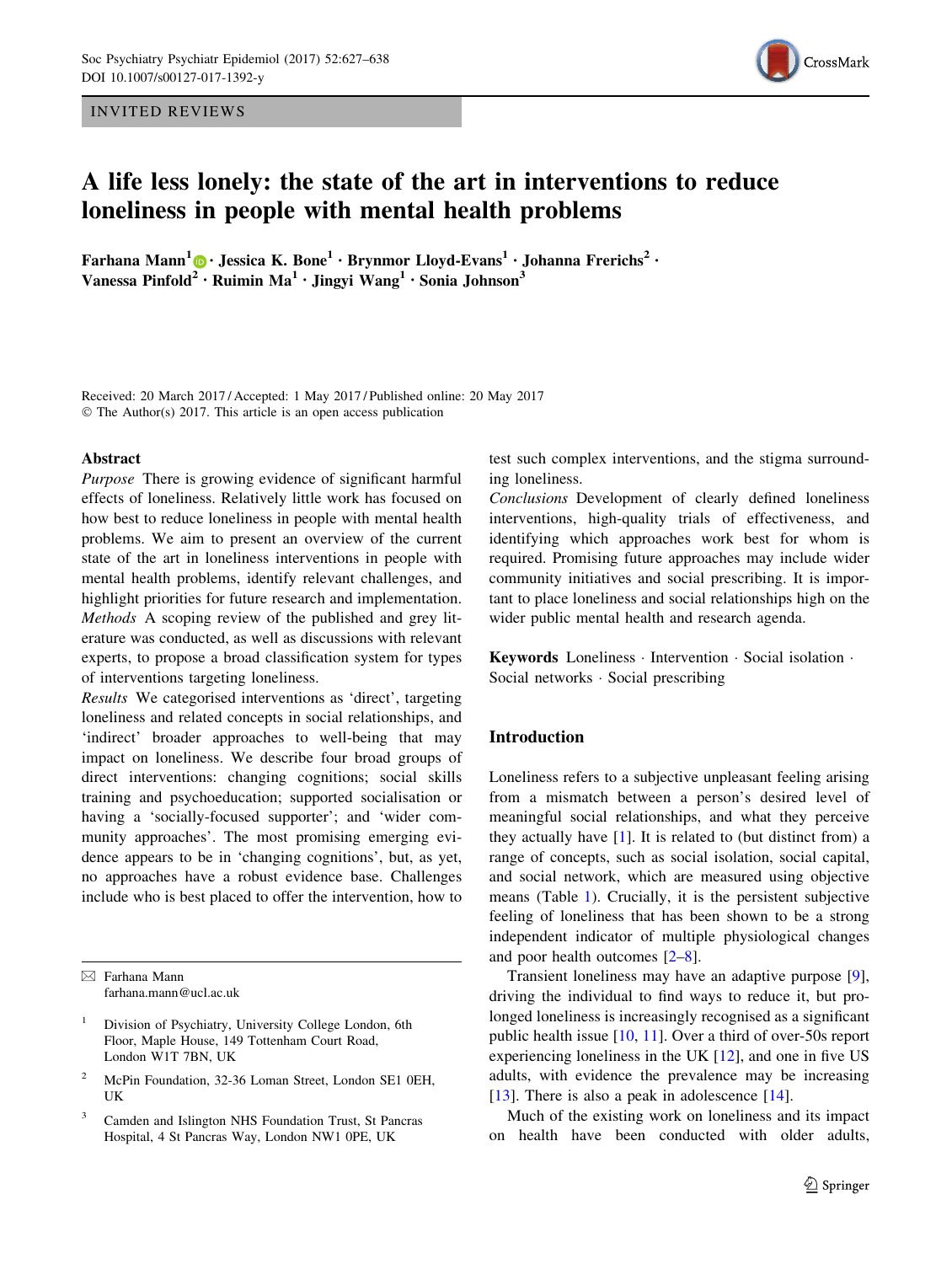| Concept                          | Definition                                                                                                                                                                                                                                                                                                                          |
|----------------------------------|-------------------------------------------------------------------------------------------------------------------------------------------------------------------------------------------------------------------------------------------------------------------------------------------------------------------------------------|
| Alienation                       | A feeling of disconnectedness from social settings such that the individual views his/her relationships from social contexts<br>as no longer tenable <sup>a</sup>                                                                                                                                                                   |
| Loneliness                       | A state of negative affectivity accompanying the perception that one's social needs are not being met by the quantity or<br>especially the quality of one's social relationships <sup>b</sup>                                                                                                                                       |
| Social capital                   | A series of resources that individuals earn as a result of their membership in social networks, and the features of those<br>networks that facilitate individual or collective actions <sup>c-e</sup>                                                                                                                               |
| Bonding                          | Type of social capital. Closer connections between people with a family connection or shared group identity. Typically,<br>the source of most of someone's emotional and instrumental social support <sup>t</sup>                                                                                                                   |
| <b>Bridging</b>                  | Type of social capital. More distant connections between people not directly linked to friends or family, with distinctions<br>or distance between them <sup>t</sup>                                                                                                                                                                |
| Social identity                  | Aligning one's interests, attitudes, and behaviours with the groups to which one belongs but seeing them as different to<br>those of groups to which one does not belong <sup>g</sup>                                                                                                                                               |
| Social isolation                 | The inadequate quality and quantity of social relations with other people at the different levels, where human interaction<br>takes place (individual, group, community, and the larger social environment) <sup>h</sup>                                                                                                            |
| Social network                   | A specific set of linkages among a defined set of persons, with the additional property that the characteristics of these<br>linkages as a whole may be used to interpret the social behaviour of the persons involved                                                                                                              |
| Perceived social<br>support      | Beliefs about the quantity and quality of support that is potentially available from the individual's relationships and social<br>contacts. <sup>j.k</sup> This is distinct from received social support which is how often an individual reports receiving particular<br>supportive behaviours from social contacts <sup>j,k</sup> |
| <sup>a</sup> Bronfenbrenner [96] |                                                                                                                                                                                                                                                                                                                                     |

<span id="page-1-0"></span>Table 1 Loneliness and related concepts in social relationships

<sup>b</sup> Peplau and Perlman [\[97\]](#page-11-0)

- <sup>c</sup> McKenzie et al. [\[98\]](#page-11-0)
- <sup>d</sup> Portes [\[99\]](#page-11-0)
- $^{\circ}$  Putnam [[100](#page-11-0)]

 $f$  Veronique [[101\]](#page-11-0)

<sup>h</sup> Zavaleta et al. [[103](#page-11-0)]

 $i$  Mitchell  $[104]$  $[104]$  $[104]$ 

- $j$  Dour et al. [\[105\]](#page-11-0)
- $k$  Hupcey [\[106](#page-11-0)]

demonstrating both increased morbidity and mortality [\[15–17](#page-9-0)]. In comparison, relatively little work has focused on the impact of loneliness in people with mental health problems, and consequently how best to tackle it.

Marked cross-sectional associations exist between loneliness and mental health problems [\[18](#page-9-0)], including depression (OR 10.85) and anxiety (OR 11.56) [[19\]](#page-9-0). People who feel lonely are at increased risk of Alzheimer's disease and cognitive impairment [\[7](#page-9-0), [20](#page-9-0), [21](#page-9-0)]. Loneliness is also correlated with eating disorders [[22](#page-9-0)], sleep problems [\[23](#page-9-0)], and both suicidal ideation and suicide attempts [[24\]](#page-9-0). Fewer studies look at its relationship with psychosis, but one survey showed 80% of people reported it as a 'major challenge' with levels significantly higher than in the general population [\[25](#page-9-0)], while another highlighted loneliness in ultra-high-risk-for-psychosis states [[26\]](#page-9-0).

The UK National Health Service (NHS) Five-Year-Forward View for Mental Health [\[27\]](#page-9-0) mentions peoples' wish for good quality relationships, but does not discuss the impact of loneliness. We argue that there is an urgent need to consider how best to address this issue. This comes in the context of a renewed drive to consider social determinants of mental health outcomes [[28\]](#page-9-0).

# Aim

We aim to present an overview of the current 'state of the art' in interventions to address loneliness (and closely related constructs) in people with mental health problems. This has been achieved through a scoping review of the literature as well as discussions with relevant experts, including academics, clinicians, service users, and social entrepreneurs. All the interventions included have the potential to alleviate loneliness, although we have included studies with varying primary targets (i.e., loneliness, social isolation, social networks, and social support), given the potential relevance to future loneliness interventions. We draw on the available evidence and emerging themes to describe existing approaches and challenges, and propose

 $g$  Turner and Oakes [\[102](#page-11-0)]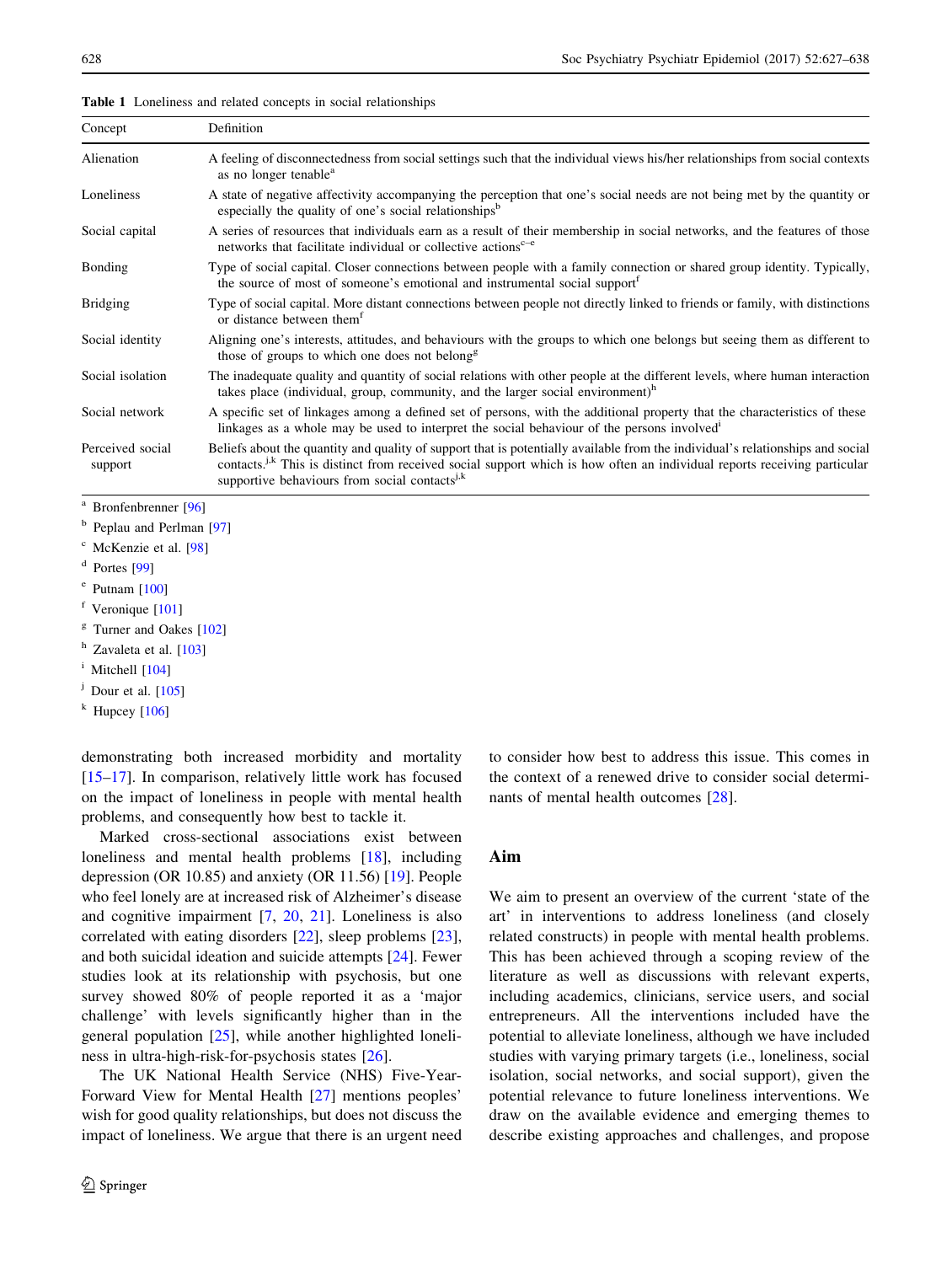future priorities in the complex field of improving social relationships and mental health.

# Existing reviews

Early reviews on tackling social isolation in older people highlighted the value of social skills training and suggested educational groups were most effective, while others concluded that there was little evidence for effective interventions at all [[29,](#page-9-0) [30](#page-9-0)].

A 2011 meta-analysis of loneliness and social isolation interventions [[31\]](#page-9-0) identified four primary strategies: (1) improving social skills; (2) enhancing existing social support; (3) increasing opportunities for new social contact; and (4) addressing maladaptive social cognitions. Only one small study included people with 'serious and persistent' mental health problems. Compared with other designs in the meta-analysis, the 20 randomised controlled trials  $(RCTs)$  showed the smallest effect size  $(-0.198)$ . Of the four intervention strategies, the four RCTs of cognitive interventions yielded the greatest effect size  $(-0.598)$ compared with, for example, 12 studies enhancing social support  $(-0.162)$ . This sits well alongside evidence of cognitive changes in people who feel lonely [\[32](#page-9-0)], but the small effect sizes and few studies of people with mental health problems included limit generalisation of these findings.

A more recent systematic review looked at interventions targeting social networks (not loneliness) in psychosis, and found five trials of highly varied interventions, with some limited evidence of effectiveness [\[33](#page-10-0)].

## A classification system

Our literature search and discussions with relevant experts contributed to a proposed classification system (Table [2](#page-3-0)). We refer to interventions explicitly targeting loneliness and related concepts in social relationships as 'direct' interventions. In contrast, 'indirect' broader approaches to health and well-being do not specifically aim to address loneliness but nevertheless may have important impacts on loneliness. Under direct interventions, we describe four groups: 'changing cognitions', 'social skills and psychoeducation', 'supported socialisation', and 'wider community approaches'. The interventions fitted broadly into these categories based on their main approach, but they are not mutually exclusive. We describe the interventions, along with relevant evidence where available, in more detail below.

## Changing cognitions

These interventions aim to shift the so-called 'maladaptive' cognitions in people experiencing loneliness. There is evidence people who feel lonely (whether they have mental health problems or not) have particular cognitive biases and attributional styles, which may overlap with cognitions contributing to mental health problems. Loneliness can lead to negative evaluations of other people, for example, and a lack of interpersonal trust [\[5](#page-9-0)]. Different cognitive mechanisms may contribute to maintaining loneliness at different stages of life [\[34\]](#page-10-0) and recent studies highlight the potential for negative schemata in leading to paranoia in psychosis [[26,](#page-9-0) [35](#page-10-0)].

The intended mechanism is changing an individual's thinking, for example, the way they think about themselves in relationships, their possible assumptions about other peoples' views, or their expectations of 'success' at overcoming loneliness. The hypothesis is that these changes can in turn lead to changed social behaviours and a reduction in individual loneliness over time. Such interventions can be delivered on a one-to-one basis, in groups or through digital technology.

As part of an ongoing related systematic review, we identified ten published RCTs on cognitive approaches to improving loneliness or related concepts (social support/social networks/social isolation) in people with mental health problems [[36–45\]](#page-10-0). In depression, 'online cognitive behavioural therapy (CBT) plus motivational interviewing (MI)' was compared with 'online CBT plus brief advice' in primary care. Both interventions reduced loneliness at 12 months, with no advantage in adding the MI component [\[37](#page-10-0)]. Another study tested whether cognitive 'reframing' of loneliness led to greater perceived control over reducing it, but found no significant impact [\[36](#page-10-0)].

In mothers with depression postpartum, neither 'specialised CBT' nor 'internet-based behavioural activation' had a significant impact on perceived social support [\[40](#page-10-0)], and an older study showed no benefit in adding 'cognitive modification' in social phobia [\[44](#page-10-0)]. In children experiencing grief and trauma, there was no added benefit from narrative therapy on social support [\[38](#page-10-0)]. Two small, related, trials of narrative exposure therapy in post-traumatic stress disorder provided mixed results: one showed an improvement in social support, while the other did not [[43,](#page-10-0) [45](#page-10-0)].

Considering the general population, a recent integrative review concluded that a range of approaches to reduce loneliness and social isolation in older people are currently being tested or developed. It identified 'psychological therapies' as having the most 'robust' evidence to date. However, all the interventions were delivered in groups,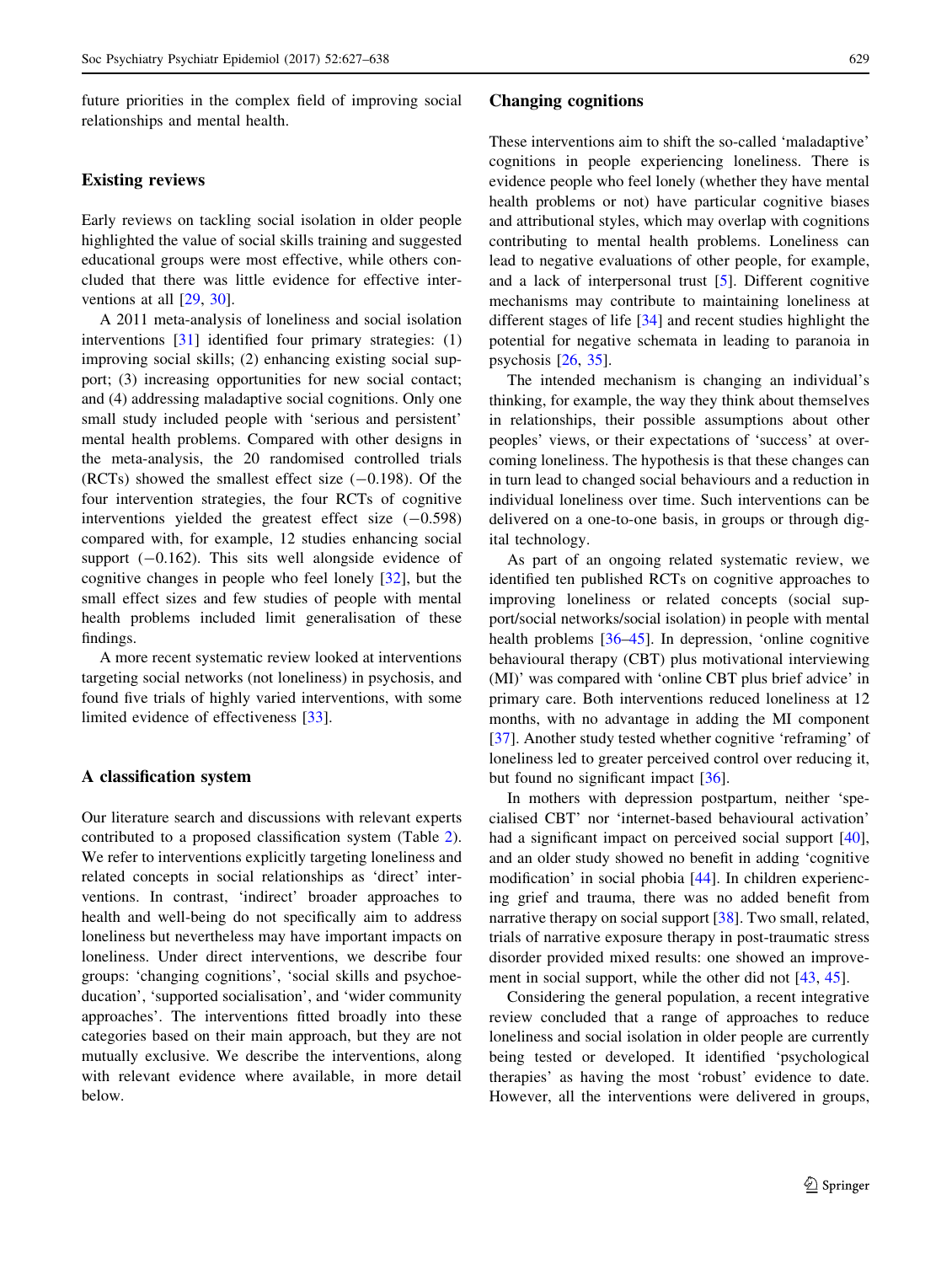| Category                                                            | Description                                                                                                                                                                                                                                                                                                                                                                                                | Modes of delivery<br>(examples)           |
|---------------------------------------------------------------------|------------------------------------------------------------------------------------------------------------------------------------------------------------------------------------------------------------------------------------------------------------------------------------------------------------------------------------------------------------------------------------------------------------|-------------------------------------------|
| Changing cognitions                                                 | Interventions that aim to reduce 'maladaptive' cognitions in lonely people. They<br>may target cognitive biases or attributional styles, changing the way individuals<br>think about their social relationships. This aims to change behaviours,<br>increasing social connections and decreasing loneliness                                                                                                | Through mental<br>health services         |
|                                                                     |                                                                                                                                                                                                                                                                                                                                                                                                            | School-based                              |
|                                                                     |                                                                                                                                                                                                                                                                                                                                                                                                            | Individual sessions                       |
|                                                                     |                                                                                                                                                                                                                                                                                                                                                                                                            | Group sessions                            |
|                                                                     |                                                                                                                                                                                                                                                                                                                                                                                                            | Digital interventions                     |
| Social skills training and<br>psychoeducation                       | Interventions that focus on training in or education on one's social skills, such as<br>conversational ability and interpreting body language. Psychoeducation may<br>focus on managing mental health problems alongside the importance of social<br>support. This aims to enable individuals to form and maintain meaningful<br>relationships and thus reduce loneliness                                  | Through mental<br>health services         |
|                                                                     |                                                                                                                                                                                                                                                                                                                                                                                                            | Individuals or<br>families                |
|                                                                     |                                                                                                                                                                                                                                                                                                                                                                                                            | Group sessions                            |
|                                                                     |                                                                                                                                                                                                                                                                                                                                                                                                            | Digital interventions                     |
|                                                                     |                                                                                                                                                                                                                                                                                                                                                                                                            | Using peer support                        |
| Supported socialisation or having a<br>'socially-focused supporter' | Interventions where people are offered support and guidance in finding and<br>attending new activities or groups. A specific supporter (a professional, family<br>member, friend, volunteer or peer supporter) works towards social goals with<br>the lonely person. They aim to help individuals make social connections which<br>can be maintained after their support ends, thereby reducing loneliness | Individual support,<br>provided by        |
|                                                                     |                                                                                                                                                                                                                                                                                                                                                                                                            | Mental health<br>services                 |
|                                                                     |                                                                                                                                                                                                                                                                                                                                                                                                            | Charity and third<br>sector organisations |
|                                                                     |                                                                                                                                                                                                                                                                                                                                                                                                            | Local community                           |
|                                                                     |                                                                                                                                                                                                                                                                                                                                                                                                            | Peer supporters                           |
|                                                                     |                                                                                                                                                                                                                                                                                                                                                                                                            | Working with<br>primary care              |
| Wider community groups                                              | Interventions include groups that appeal to a wider range of members, with or<br>without mental health problems. These aim to facilitate better integration into<br>the community, reduce stigma and boost the lonely person's confidence as a<br>member of a wider society which is receptive to them                                                                                                     | Groups, facilitated by                    |
|                                                                     |                                                                                                                                                                                                                                                                                                                                                                                                            | Local community<br>organisations          |
|                                                                     |                                                                                                                                                                                                                                                                                                                                                                                                            | Charity and third<br>sector organisations |
|                                                                     |                                                                                                                                                                                                                                                                                                                                                                                                            | Working with<br>primary care              |

<span id="page-3-0"></span>Table 2 Classification system for types of intervention directly targeting loneliness

These broad groups are not designed to be mutually exclusive, and there is scope for approaches to be combined in some interventions. Some examples of modes of delivery being used are given

and it was not possible to determine the relative contributions of general group interactions compared with the specific therapeutic intervention [[46\]](#page-10-0). In younger people, a recent feasibility trial of a mindfulness intervention in Chinese college students suggested that it could reduce loneliness scores [[47\]](#page-10-0).

A key consideration in interventions of this type is that the people offered treatment have definite cognitive biases, which in turn impact on their loneliness. However, none of the studies identified take steps to specifically measure such biases at baseline. Targeting a mixed group of lonely people, who may or may not demonstrate such cognitive patterns, could mean important treatment effects are missed.

All in all, the evidence base for cognitive interventions for loneliness is in its infancy, despite being the best studied of the intervention types described here. Larger,

adequately powered studies with longer follow-ups, and loneliness as a primary outcome, will be more informative. Future studies should explore the mechanisms involved in bringing about any changes and how delivery mode (e.g., digital, group, or individual) influences effectiveness.

# Social skills training and psychoeducation

These interventions focus on practical 'training', education, or improving awareness of 'social skills', to reduce loneliness or improve social support. 'Skills' include a broad range, such as conversational ability and reflecting on body language. Psychoeducational programmes may be aimed at individuals, groups, and/or families, are typically diagnosis-focused, and include information on the importance of social relationships. The hypothesis is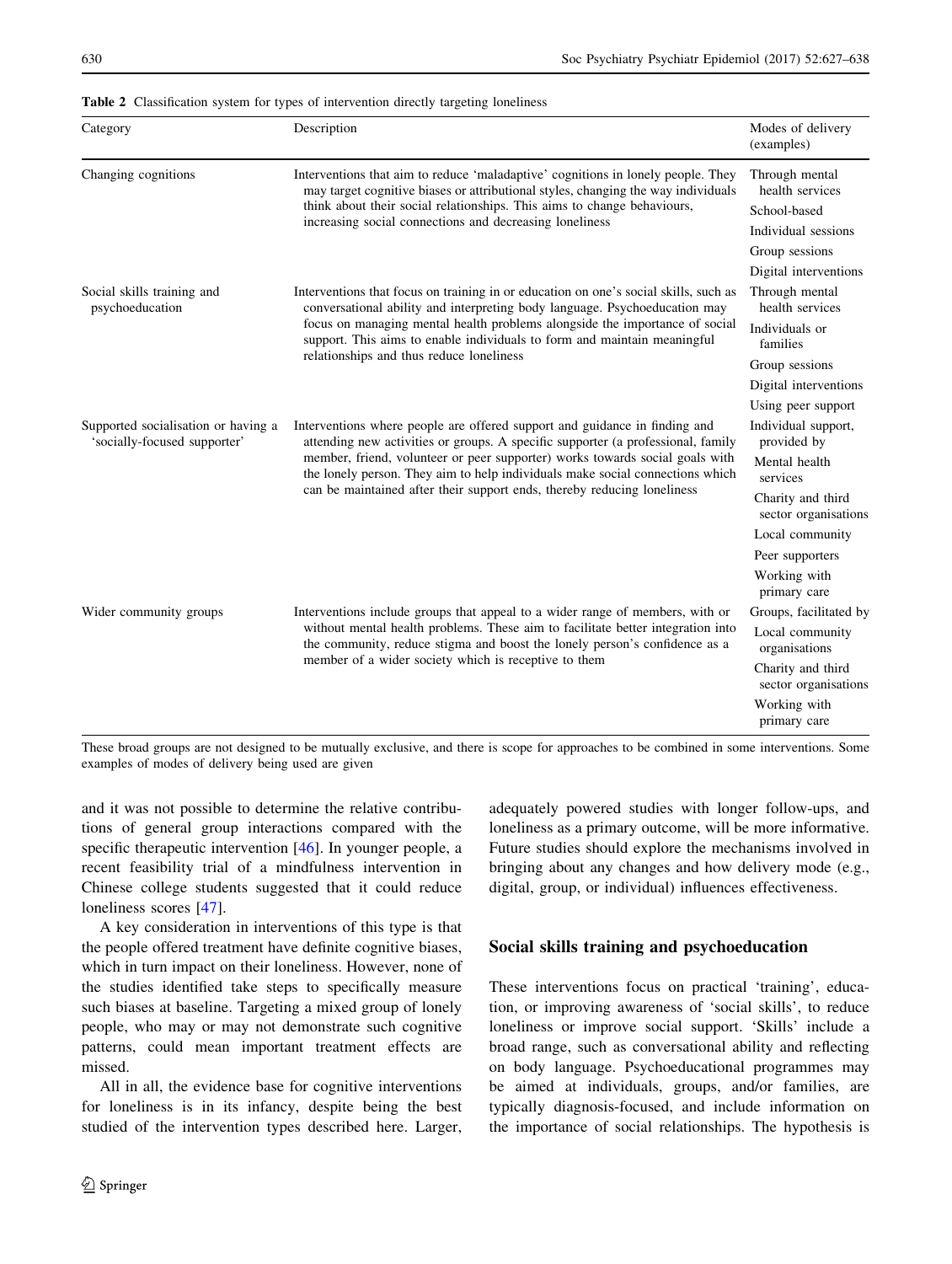that such practical advice and information will better equip the individual to form meaningful relationships and have better skills to prioritise and maintain them over time. There is of course scope for such interventions to be combined with psychological therapy approaches, such as CBT.

RCTs of social skills/psychoeducation have been conducted with people with bipolar disorder or schizophrenia, but all measured perceived social support, and not loneliness. An online self-help intervention, including psychoeducation and group discussion boards, led to a significant improvement in social support [[48\]](#page-10-0), though the study had a high attrition rate. Four further RCTs did not show significant changes in social support after psychoeducation programmes, including a mixed diagnosis peer-delivered recovery course [\[49–52](#page-10-0)].

A social skills, psychoeducation, and physical health group in older people with depression had no impact on social support [\[53](#page-10-0)]. A recent review of social skill groups to reduce loneliness in high-functioning autism concluded that there was 'tentative' evidence, they are effective, but the studies included were either quasi-experimental or single-arm trials [[54\]](#page-10-0).

Dr. Catherine Haslam, clinical psychologist and academic, discussed the 'Groups 4 Health' project (interview with JB), which takes a 'social identity' approach. It features modules educating people about the importance of social relationships and strengthening relevant resources. There was a notable dropout rate, but in students with mood disturbance, there was a reduction in loneliness [[55\]](#page-10-0). Social identity theory essentially posits that people derive an important part of their identity and self-esteem through belonging to groups (e.g., being 'American'/being a football fan). The hypothesis is that such a sense of social identity is a key mechanism in why groups (such as psychoeducation or indeed psychological therapy groups) may have beneficial effects on mental health [[56\]](#page-10-0).

Of note, a recent systematic review found that active therapy groups were no more effective than sham therapy groups in schizophrenia [[57\]](#page-10-0). An important consideration in all group interventions addressing loneliness will, therefore, be to take steps to consider group interaction effects.

It is possible that social skill programmes may work best in combination with other approaches, or may be suited to people who prefer not to engage with in-depth psychological therapy or wish for 'preparation' before attending wider community groups. There is scope for such interventions to be delivered to individuals, groups, by peers or digitally. The evidence of an impact on loneliness, however, is at this point limited.

# Supported socialisation or having a 'sociallyfocused supporter'

Here, people are offered support and guidance to select and attend activities. There is some overlap with 'social skills', but in these interventions, there is a particular person assigned to help the individual work towards specific goals (usually attendance at groups to reduce loneliness). The support may be from professionals, family, other volunteers, or peer support workers and is typically (though not necessarily) time-limited. The 'supporter' aims to improve the chances of successfully reducing loneliness by supporting the person to make their own decisions, jointly reviewing their needs, identifying what support might be helpful, helping select the most appropriate activities/groups, and providing relevant motivation and guidance.

An RCT of 'supported socialisation' involved volunteers identifying suitable community activities for an individual, and supporting the person to attend for 3–6 months [\[58](#page-10-0)]. They found social network improvement but did not measure loneliness and the improvement was not found for the people classed most clinically unwell.

An RCT including people with severe mental health problems compared matching with a volunteer plus a stipend (20 Euros), against offering a stipend alone, to promote group attendance [[59\]](#page-10-0). Both conditions led to an improvement in social loneliness with no additional benefit from having the volunteer. The authors comment: '…it is possible the demand to establish a 'friendship' with a stranger within the study timeframe…mitigated against realising the benefits of such friendships in the short term.' A previous review suggested that the majority of benefits accrued through befriending programmes tend to occur after the first year [\[60](#page-10-0)]. Whether provision of a stipend alone (compared with treatment as usual) provides additional benefits may be worth exploring in the future.

Formal peer support (PS) refers to organised support provided by people with lived experience of mental health problems (as opposed to naturally occurring informal support). PS trials identified were relatively new and conducted in mixed diagnostic groups [[61–63\]](#page-10-0), but had no significant impact on loneliness.

A systematic review on PS interventions (without a specific focus on loneliness) concluded that there was limited evidence on their effectiveness in severe mental illness, and suggested that new interventions are best rolled out in the context of well-designed research studies [\[64](#page-10-0)]. One challenge is accounting for the wide variation in what peers deliver, and demonstrating that it is indeed the active peer support element that is driving change. RCT data from an ongoing UK study trialling a PS intervention in people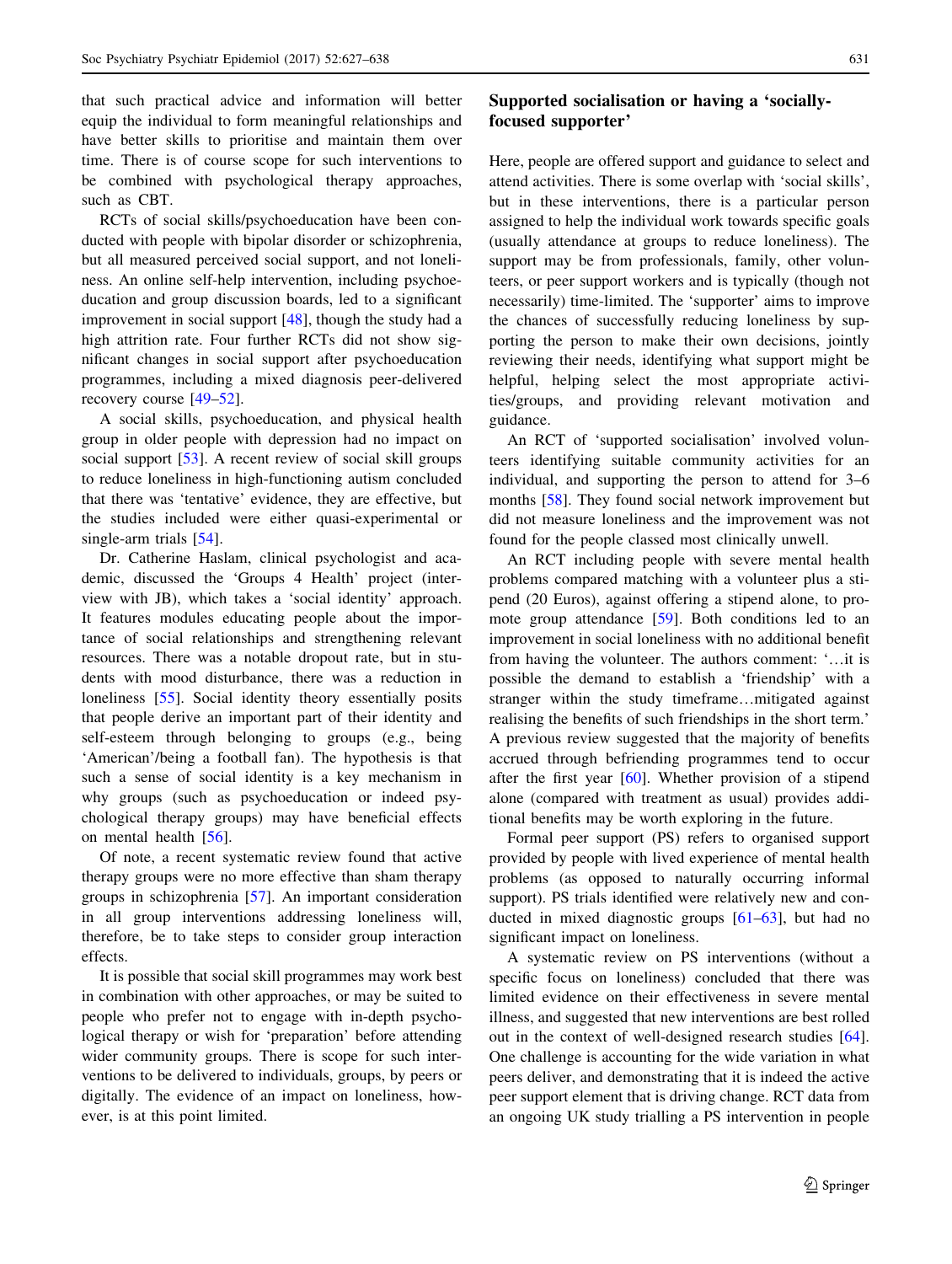with mental health problems are expected in the near future [\[65](#page-10-0)], including assessing its impact on loneliness.

Mark Swift (social entrepreneur at Well-being Enterprises) [[66\]](#page-10-0) discussed employing 'well-being officers' who offer one-to-one support around well-being, including loneliness. Such 'well-being officers' offer particular knowledge about their local communities, and insights into what specific opportunities may be available for the individual they see, as well as advice on how to develop new groups or activities in the community. The 'Hounslow Well-being Network' [\[67](#page-10-0)] builds on 'network-mapping' research and offers 'asset mapping' to help people better understand their social networks [[68\]](#page-10-0).

A feasibility trial employing 'community navigators' to work with clients in secondary mental healthcare is currently under way [[69\]](#page-10-0). The 'navigator's role is to collaboratively map out and review an individual's existing relationships (including any strengths), develop an 'action plan' to engage in any activities identified, and offer practical and financial supports. Such link workers are an important part of social prescribing (discussed below).

None of the identified studies explored any role for personality features, e.g., introvertedness, and how these influence 'responsiveness' to such interventions. Baseline measures of such characteristics may give more informative results.

The 'Campaign to End Loneliness', in a recent report, discussed the importance of one-to-one support for people for whom the barriers to 'getting out' were too great [\[70](#page-11-0)]. In the general population, they point out that the evidence is 'too weak' to state that such initiatives (though 'highly valued') are effective at reducing loneliness.

# Wider community groups

Given the apparent modest impact of cognitive approaches or social skills training, one argument is that they do not take into account the wider context in which the individual exists. Targeting an individual's cognitions and preparing them to 'get involved' in their community may have limited impact if there are no efforts to create a broader sense of connectedness in the community itself. Groups that appeal to a wider range of members, with or without mental health problems, may facilitate better integration, reduce stigma, and boost one's confidence as a member of wider society.

## Social prescribing (SP)

There is currently no widely agreed definition of SP with the 2016 SP Annual Report highlighting 56 different variations [[71\]](#page-11-0). In essence, SP can refer to either: a) the process of healthcare professionals (e.g., a general practitioner) prescribing time with a link worker (e.g., a community navigator) or b) both the process of prescribing a link worker and the subsequent community group/activity that is recommended to the service user. SP establishes a link between health services and potentially a very broad range of social interventions, with the aim of improving health and well-being ("Box 1"). With an estimated  $76\%$ of family doctors reporting between one and five patients a day attend primarily due to loneliness (whether or not they identify it as the reason themselves), primary care is one important point at which to identify lonely people [\[70](#page-11-0)].

The UK government has previously called for the development of SP approaches in managing 'chronic health problems'. However, a 2015 report on SP [[72\]](#page-11-0) found little evidence to support widespread commissioning, making this a research priority.

#### Asset-based community development (ABCD)

Several experts interviewed and discussed the importance of involving various groups within communities in identifying and mobilising individual and community 'assets', as opposed to only focusing on deficits. ABCD supports and encourages people to develop their own community projects, with the aim of improving both relevance of the groups to local individuals and sustainability (e.g., [[73\]](#page-11-0)).

People who feel lonely may, therefore, be identified by a family doctor and prescribed a social intervention. This in turn comprises time with a person exploring their social networks and circumstances, and referring on to community groups that have developed as a result of ABCD, or encouraging the individual to set up their own group (promoting social entrepreneurship). Numerous promising ABCD initiatives currently exist, but, as far as we are aware, none have been subjected to peer-reviewed research as yet.

#### Promoting city-wide loneliness initiatives

In 2016, 'Macc' (a voluntary sector organisation) summarised the results of a series of projects aimed at reducing loneliness and social isolation across the UK city of Manchester [[74\]](#page-11-0). Various organisations ran groups ranging from befriending to communal eating and psychological therapy, taking referrals from health and social services and primary care. Again, there is no peer-reviewed evidence published, but their own evaluation suggested improvements in self-reported health and well-being. Such interventions may be a mix of direct and indirect approaches (e.g., a 'loneliness' psychology group versus a 'managing diabetes' group). Trials of such complex that varied community-wide interventions will be challenging to design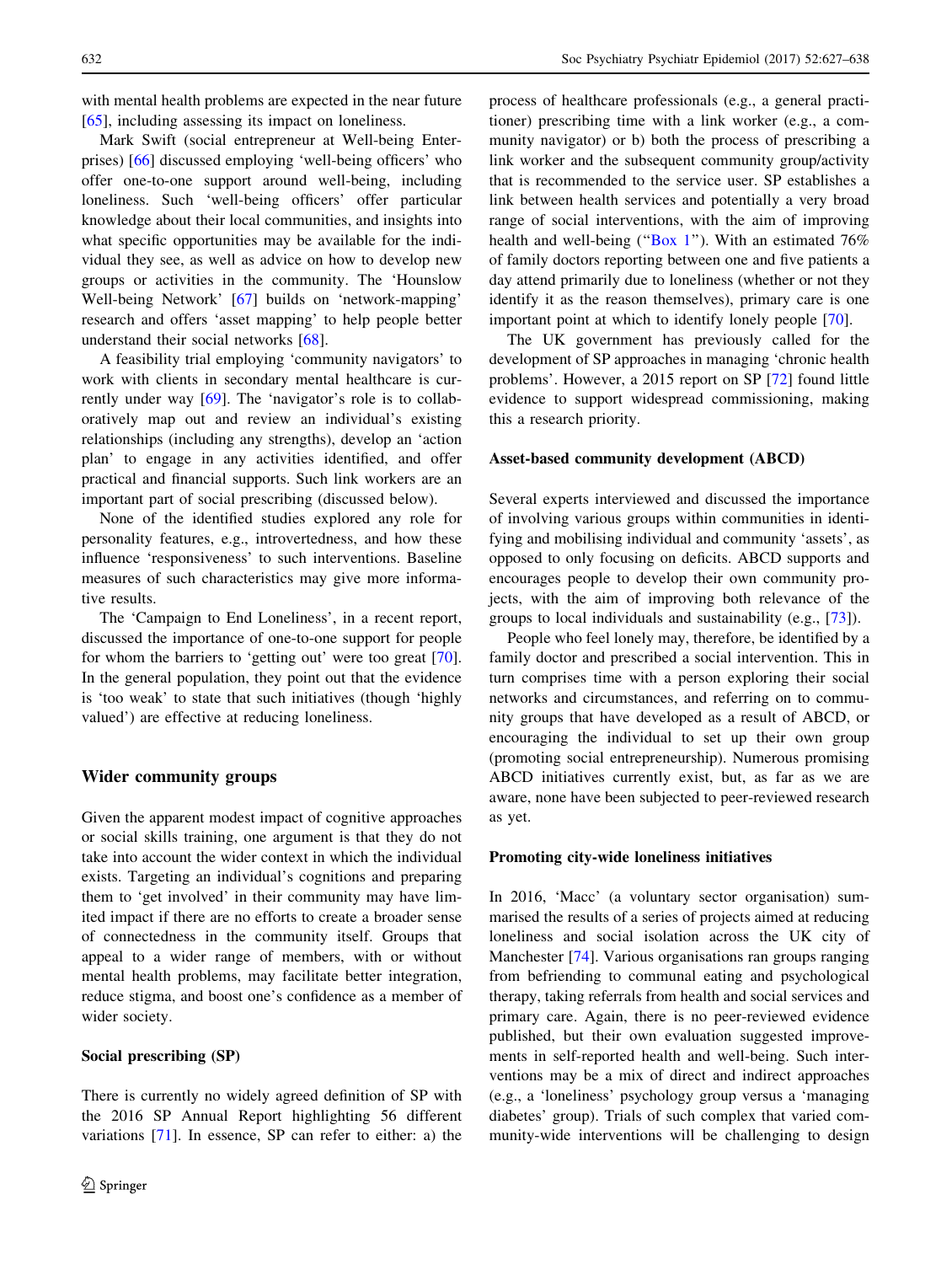and evaluate; we suggest that researchers draw inspiration from trials in other priority public health areas, such as dietary education [[75\]](#page-11-0).

The aim is to bring about much wider awareness and active participation in promoting social relationships and reducing (or preventing) loneliness. This in turn theoretically provides people experiencing loneliness and mental health problems with a more receptive environment within which to develop. This is a potentially valuable approach, given evidence that various social factors can influence the likelihood of experiencing loneliness.

Across these interventions, there is a pressing need to match the growing service report and non-peer-reviewed evidence on well-being, with high-quality research on effectiveness across outcomes, including loneliness. There is otherwise a risk of commissioning services that may not have any lasting impact on loneliness and related health outcomes.

# Indirect interventions

There are a potentially vast range of indirect interventions that may plausibly impact on loneliness. For example, loneliness is known to be associated with poverty [\[76](#page-11-0)], thus efforts to improve inequalities may have a significant impact on loneliness levels. Wider initiatives to improve employment opportunities (e.g., individualised placement and support), education (e.g., recovery colleges), or housing may also be highly relevant. Initiatives that bring people together for other purposes, such as physical health programmes, may also be valid approaches to reducing loneliness. Consideration of loneliness as an outcome in these and other relevant policies/interventions should be a priority.

# Primary prevention

It is important to place loneliness higher on the public mental health agenda. A key component of this could be raising public awareness of the value of healthy social relationships, similar to campaigns for other aspects of healthy living, such as eating well or exercise. Communities that are better informed may be more likely to actively engage in supporting those at risk of prolonged loneliness.

In an interview for this paper (with FM), Professor de Jong Gierveld discussed her concern that the modest impact of loneliness interventions to date may reflect the need to focus on intervening much earlier, preventing more chronic or 'harder to shift' loneliness from becoming established. She highlighted the need to educate people about actively investing in their 'social convoys' (the range of existing social bonds in their life, such as family and friends), but also pointed out the critical importance of boosting the individual's own motivation to actively change their situation [[77\]](#page-11-0).

The NHS Five-Year-Forward View [\[27](#page-9-0)] calls for a focus on prevention in important 'lifestyle' areas, such as obesity, but not specifically social relationships. Similarly, the UK National Institute for Clinical Excellence (NICE) guidance on, e.g., schizophrenia or depression, do not currently promote social relationships as areas to focus on assessments. There has, however, been recent NICE guidance issued on managing loneliness in the elderly [[78\]](#page-11-0).

### Challenges

#### Who is lonely?

In older people, methods, such as using 'geographical information systems', aim at identifying vulnerable people [\[79](#page-11-0)]. In the UK, older people who have frequent hospital attendances are identified as vulnerable to isolation. In the mental health setting, the 'Connecting People' Study showed that people using secondary mental health services had better access to social capital than those only accessing voluntary services [\[80](#page-11-0)], but we lack similar information in people with mental health problems who experience loneliness.

# Stigma

Experts interviewed for this paper discussed how people find it difficult to talk about loneliness, including the fact that they may under-report it in questionnaires. Public education initiatives would be one way of trying to reduce negative or shameful attitudes to being lonely. There is then the added stigma of mental illness, both from others and internalised.

Dr. Louise Hawkley (psychologist and senior researcher) emphasized the societal barrier to inclusion as being one of the biggest hurdles faced by people with mental health problems (interview with FM). Addressing issues of social exclusion and marginalization of course require consideration of wider societal issues, including where people with mental health problems are living or employment opportunities.

## What about the measures?

The two most commonly used loneliness scales are the UCLA Loneliness Scale [\[81](#page-11-0)] and the de Jong Gierveld loneliness scale [\[82](#page-11-0)]. Both were initially developed in the general population, but have been used widely in mental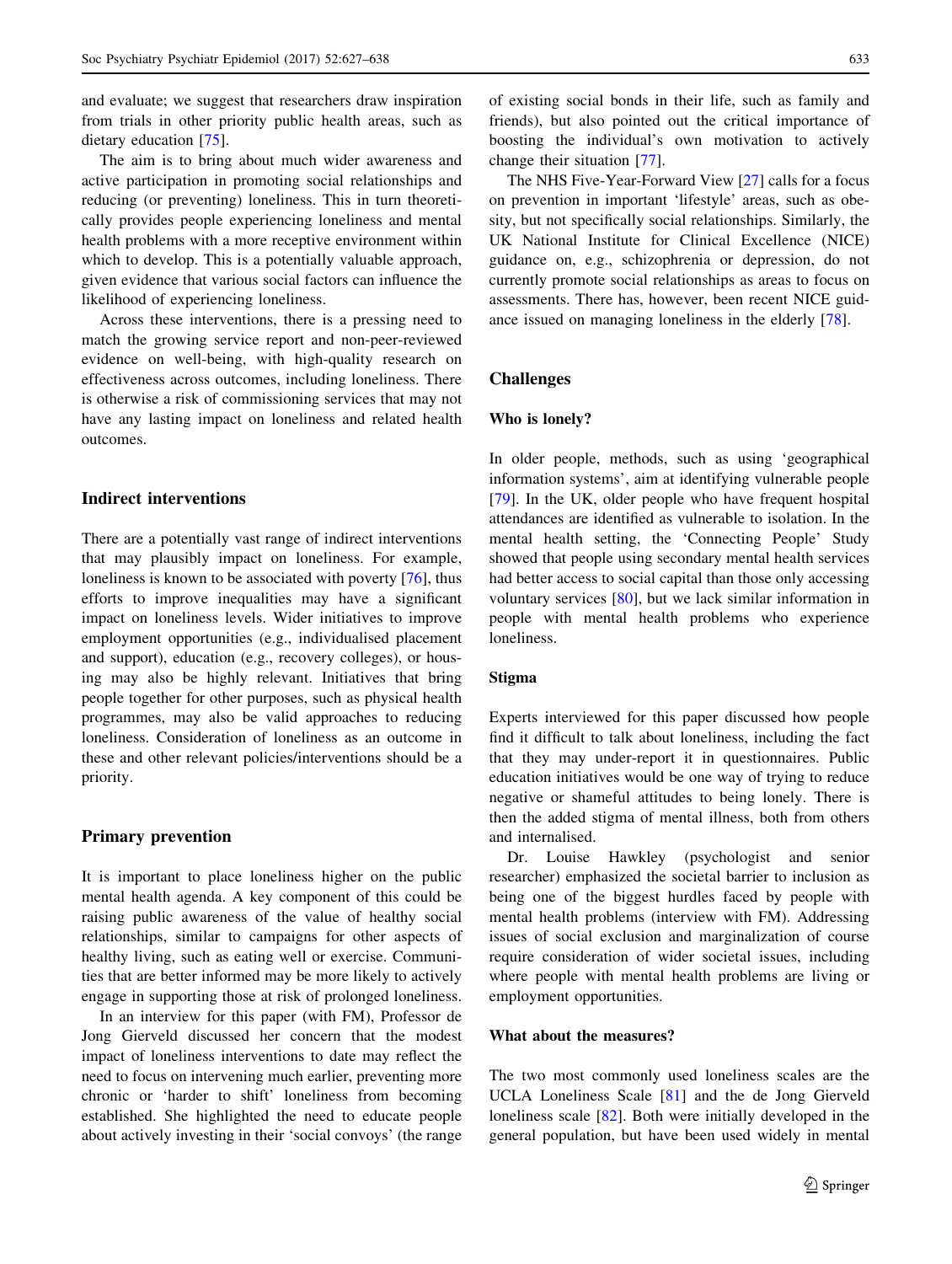health studies. Two recent reviews explored a wide range of tools used to measure social relationships [\[83](#page-11-0), [84](#page-11-0)], highlighting overlap between 'objective' and 'subjective' scales. Having reliable and valid measures and clear definitions is fundamental to good quality research. Yet, when trying to measure a concept as individual and nuanced as feeling 'lonely', they can only go so far.

The most detailed means of unravelling the experience is sound qualitative research and using the findings to sit alongside and inform quantitative work. This should extend to qualitative work exploring the acceptability of current loneliness scales and developing more acceptable tools if necessary. In several interviews, including with academic psychiatrist Dr. Domenico Giacco, we discussed the difficulty of measuring the more 'abstract' concept of loneliness and questioned whether more tangible concepts, such as social networks, present a more practical target. Another challenge is ascertaining how loneliness relates to other meaningful improvements in people's lives, including clinical outcomes, and trajectories of loneliness over time.

## One size does not fit all

There is a need to consider the needs of less well-researched groups, such as people with physical disabilities and people that typically get excluded from large trials (e.g., substance misuse populations [[85\]](#page-11-0) or different cultural groups [\[86](#page-11-0)]. One way of accounting for such differences is to explore each person's needs early on in any intervention. Mapping an individual's 'well-being

network' is one way of having a conversation about existing networks and activities, as well as their impact on well-being. Mapping allows people to explore whether certain relationships are harmful to well-being, as well as identifying where changes could be made. The process has been evaluated positively in qualitative interviews [\[87](#page-11-0)]. The 'Connecting People' study used ethnographic methods to explore how professionals and people with psychosis discussed social networks and developed a tool to support this process [[80](#page-11-0)].

Any exploration of the complex feeling of loneliness should ideally explore the person's individual circumstances, including their views on what may have 'led' to their feeling lonely. An intervention for a bereaved older man may be different to the approach chosen to help an adolescent struggling with social skills, for example.

#### Whose problem is it anyway?

A key consideration is the issue of where various responsibilities lie. Professionals can find it hard to recognise where the boundaries between their role(s) and the individual's own responsibilities begin in this context [\[87](#page-11-0)]. Thinking more broadly, there is the distribution of responsibilities between various levels in society (Fig. 1). With social prescribing projects potentially funded by health or social care, and provided by local authorities, third sector or health services, there is potentially no clear 'ownership' of such projects. Qualitative work with older people has highlighted some peoples' reluctance to discuss loneliness in healthcare settings [\[88](#page-11-0)].

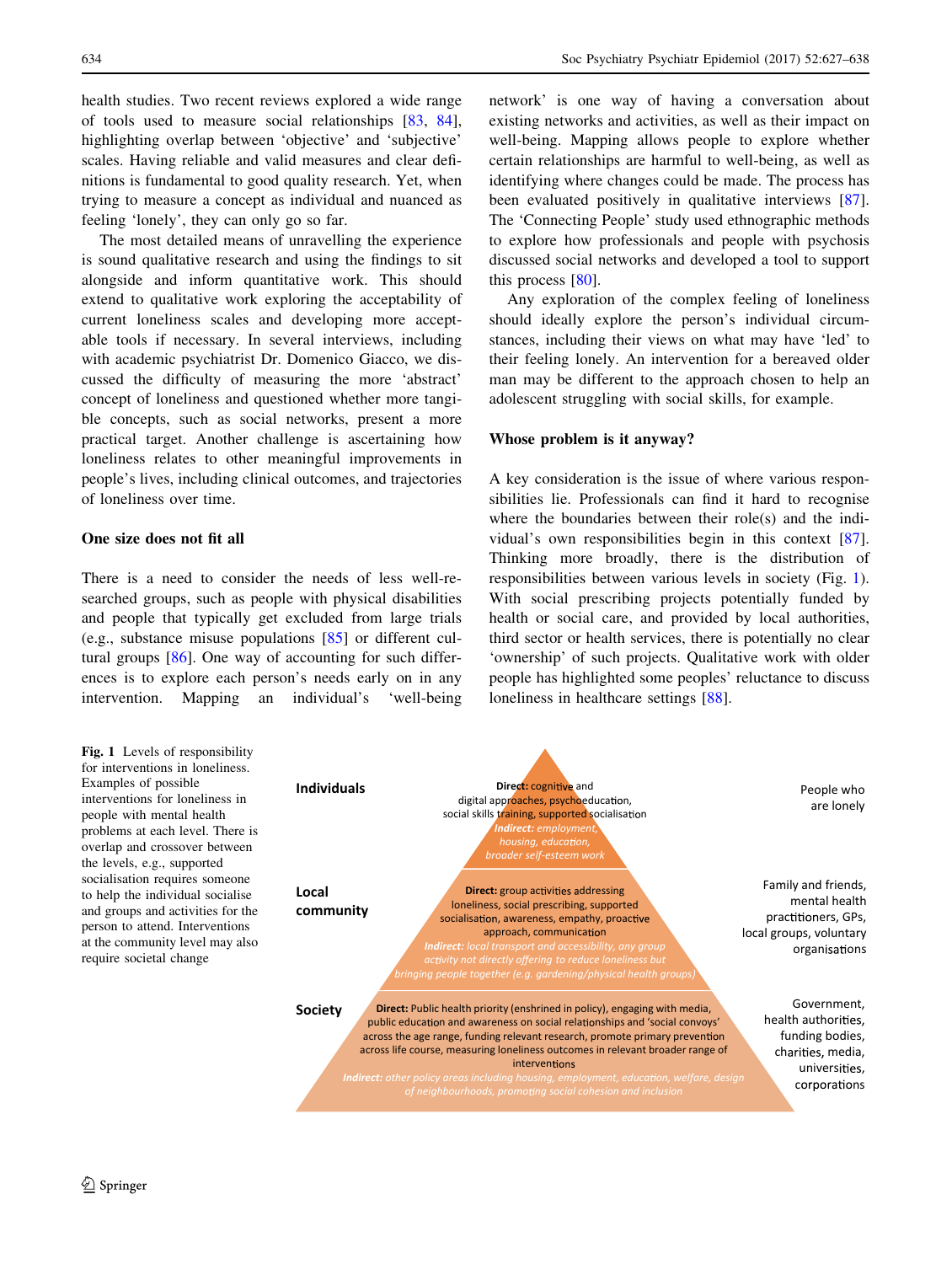# <span id="page-8-0"></span>Other research priorities

#### Synthesizing evidence

Synthesizing existing evidence systematically, demonstrating effectiveness and subjecting it to peer-review, will strengthen arguments for investment and wider development of such approaches. This is best achieved through a combination of quantitative and qualitative work. It will require partnerships between third sector (non-statutory) or other organisations and academic institutions, each bringing their own expertise. A centralised database, dedicated to innovations or information-sharing on social relationship interventions, could be helpful.

### Which aspect(s) should we focus on?

It has been argued that social isolation is of greater relevance in predicting poor physical health [[89\]](#page-11-0), while others have argued that loneliness is a stronger predictor [\[8](#page-9-0)]. There is also evidence of the impact of social *capital* on mental health [[90\]](#page-11-0), as well as other aspects of social relationships. Future studies that tease out how such distinct but related factors interact will be crucial in improving our understanding of mechanisms involved.

#### Missing mechanisms?

Further exploration of the mechanisms involved in leading to, or maintaining, loneliness will also be crucial. Most existing work has been in the general population, but one study suggests that loneliness mediates a relationship between internalised stigma and depression in people with psychosis, while another suggested that loneliness is a contextual moderator that may strengthen the trauma– psychosis relationship [\[91](#page-11-0)]. Other relevant psychological phenomena, such as motivation and level of perceived control/autonomy, were also highlighted as under-investigated. Dr. Hawkley pointed out trials that demonstrated loneliness interventions to be effective only when the participants had greater perceived control over various aspects of the intervention  $[92]$  $[92]$ . There is also a growing body of evidence for likely physiological impacts/correlates of loneliness [\[13](#page-9-0)].

# Conclusion

An impressively wide range of interventions to reduce loneliness and related constructs are already being run in various different communities. These typically involve older people, but some support adults with mental health problems. As yet, no types of intervention have a robust evidence base. Development of clearly defined interventions, high-quality trials of effectiveness, and exploration of which approaches might work best for whom is required. Promising future approaches may include: public health initiatives to create accepting communities, better designed psychological intervention studies, greater use of digital technology and programmes to link people with supportive social activities, and opportunities within local communities. All of these must be considered in the context of wider social policies, including housing, employment, welfare benefits, and infrastructure, to support forming meaningful social relationships that may improve health outcomes and quality of life for people with mental health problems.

Acknowledgements We are very grateful to the following experts who kindly agreed to be interviewed for this paper: Professor de Jong Gierveld, Dr. Louise Hawkley, Mr. Mark Swift, Dr. Domenico Giacco, and Dr. Catherine Haslam. We thank Mr. Rob Trimble for sharing his expertise on social prescribing.

#### Compliance with ethical standards

Conflict of interest On behalf of all authors, the corresponding author states that there is no conflict of interest.

Open Access This article is distributed under the terms of the Creative Commons Attribution 4.0 International License ([http://crea](http://creativecommons.org/licenses/by/4.0/) [tivecommons.org/licenses/by/4.0/\)](http://creativecommons.org/licenses/by/4.0/), which permits unrestricted use, distribution, and reproduction in any medium, provided you give appropriate credit to the original author(s) and the source, provide a link to the Creative Commons license, and indicate if changes were made.

# Box 1

Examples of well-established social prescribing programmes in the UK, although many more programmes are in existence across the UK and beyond. These programmes aim to improve health and well-being by linking people to a range of community-based activities and increasing social connections.

#### Men's Sheds [[93\]](#page-11-0)

Having originated in Australia, Men's Sheds are venues, where members share tools and resources to work on community projects. Sheds mostly attract older men, but anyone can join and some have included women and young people. Sheds facilitate skill-sharing, community projects, and social interaction.

# The Bromley by Bow Centre [\[94](#page-11-0)]

A healthcare professional can refer any adult to a social prescribing coordinator. They discuss what is important for the person's well-being, identify beneficial local activities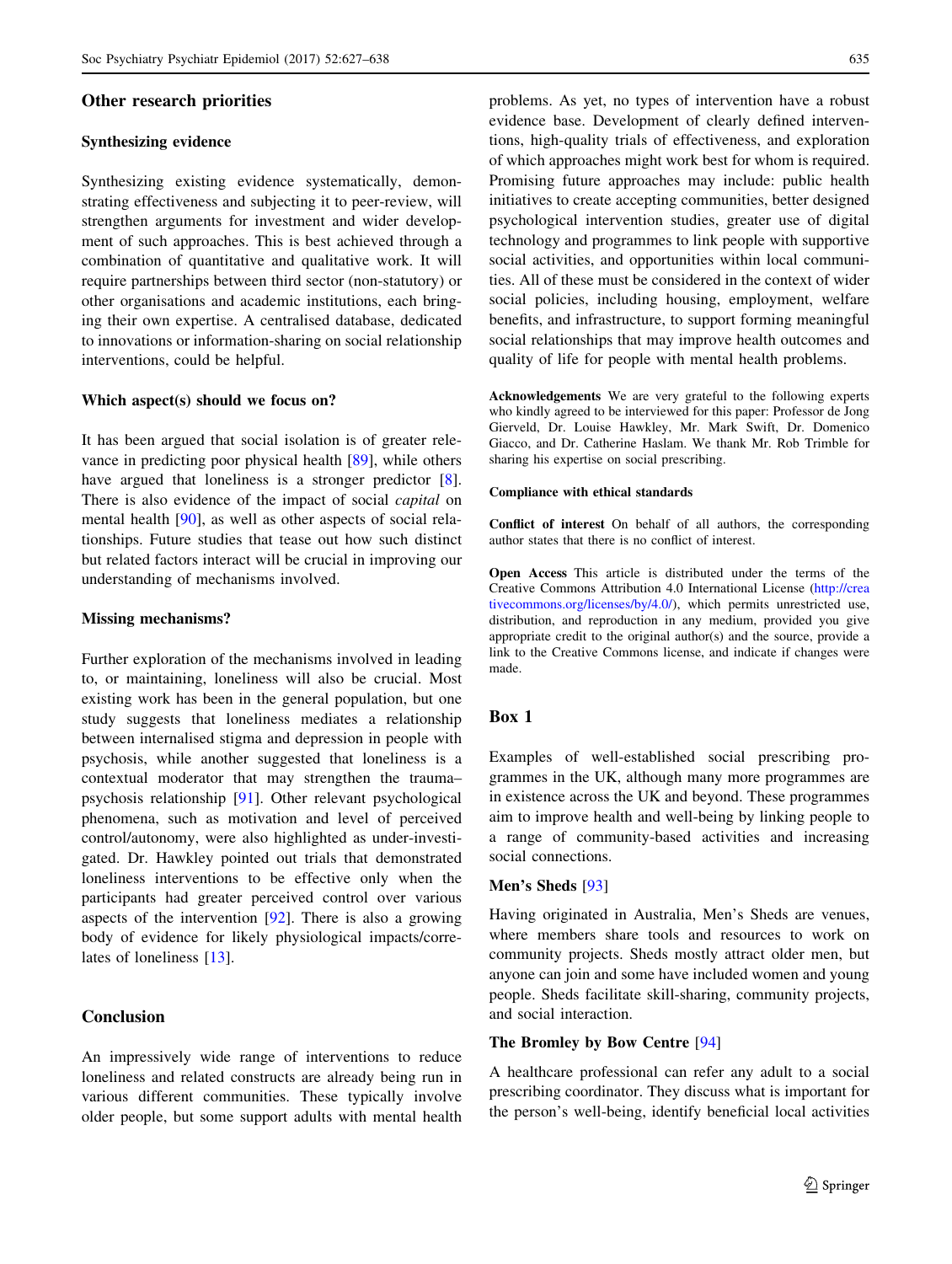<span id="page-9-0"></span>and services, and support people to start using them. Services may include financial support, volunteering, arts, or support groups.

#### The Rotherham Social Prescribing Service [[95\]](#page-11-0)

People with long-term health problems can be referred to Social Prescribing Workers who identify suitable voluntary or community services. For those with poor mobility, transport or low confidence, workers will help them access services and activities to improve their health and wellbeing.

#### Well-being Enterprises [\[66](#page-10-0)]

Anyone can self-refer to a 'Community Well-being Officer' who performs a 'well-being review', including social connections and how to overcome challenges. Officers enrol people in activities, such as practical, well-beingfocused, or creative courses, where they can meet others and learn new skills.

## References

- 1. Perlman DPL (1981) Personal relationships in disorder. Duck S, Gilmour R (eds) Academic Press, San Diego, USA
- 2. Petitte T, Mallow J, Barnes E, Petrone A, Barr T, Theeke L (2015) A systematic review of loneliness and common chronic physical conditions in adults. Open Psychol J 8(Suppl 2):113–132
- 3. Luo Y, Hawkley LC, Waite LJ, Cacioppo JT (2012) Loneliness, health, and mortality in old age: a national longitudinal study. Soc Sci Med 74(6):907–914
- 4. Cole SW, Capitanio JP, Chun K, Arevalo JM, Ma J, Cacioppo JT (2015) Myeloid differentiation architecture of leukocyte transcriptome dynamics in perceived social isolation. Proc Natl Acad Sci USA 112(49):15142–15147
- 5. Hawkley LC, Cacioppo JT (2010) Loneliness matters: a theoretical and empirical review of consequences and mechanisms. Ann Behav Med 40(2):218–227
- 6. Hawkley LC, Thisted RA, Masi CM, Cacioppo JT (2010) Loneliness predicts increased blood pressure: 5-year cross-lagged analyses in middle-aged and older adults. Psychol Aging 25(1):132–141
- 7. Holwerda TJ, Deeg DJ, Beekman AT, van Tilburg TG, Stek ML, Jonker C et al (2014) Feelings of loneliness, but not social isolation, predict dementia onset: results from the Amsterdam Study of the Elderly (AMSTEL). J Neurol Neurosurg Psychiatry 85(2):135–142
- 8. Rico-Uribe LA, Caballero FF, Olaya B, Tobiasz-Adamczyk B, Koskinen S, Leonardi M et al (2016) Loneliness, social networks, and health: a cross-sectional study in three countries. PLoS One 11(1):e0145264
- 9. Cacioppo JT, Cacioppo S, Boomsma DI (2014) Evolutionary mechanisms for loneliness. Cogn Emot 28(1):3–21
- 10. Gerst-Emerson K, Jayawardhana J (2015) Loneliness as a public health issue: the impact of loneliness on health care utilization among older adults. Am J Public Health 105(5):1013–1019
- 11. Yan Z, Yang X, Wang L, Zhao Y, Yu L (2014) Social change and birth cohort increase in loneliness among Chinese older

adults: a cross-temporal meta-analysis, 1995–2011. Int Psychogeriatr 26(11):1773–1781

- 12. Thomas J (2015) Insights in loneliness, older people and wellbeing. Office for National Statistics, United Kingdom
- 13. Cacioppo S, Grippo AJ, London S, Goossens L, Cacioppo JT (2015) Loneliness: clinical import and interventions. Perspect Psychol Sci 10(2):238–249
- 14. Victor CR, Yang K (2012) The prevalence of loneliness among adults: a case study of the United Kingdom. J Psychol 146(1–2):85–104
- 15. Shankar A, McMunn A, Banks J, Steptoe A (2011) Loneliness, social isolation, and behavioral and biological health indicators in older adults. Health Psychol 30(4):377–385
- 16. Holt-Lunstad J, Smith TB, Baker M, Harris T, Stephenson D (2015) Loneliness and social isolation as risk factors for mortality: a meta-analytic review. Perspect Psychol Sci 10(2):227–237
- 17. Holt-Lunstad J, Smith TB, Layton JB (2010) Social relationships and mortality risk: a meta-analytic review. PLoS Med 7(7):e1000316
- 18. Lasgaard M, Friis K, Shevlin M (2016) ''Where are all the lonely people?'' A population-based study of high-risk groups across the life span. Soc Psychiatry Psychiatr Epidemiol 51(10):1373–1384
- 19. Meltzer H, Bebbington P, Dennis MS, Jenkins R, McManus S, Brugha TS (2013) Feelings of loneliness among adults with mental disorder. Soc Psychiatry Psychiatr Epidemiol 48(1):5–13
- 20. Boss L, Kang DH, Branson S (2015) Loneliness and cognitive function in the older adult: a systematic review. Int Psychogeriatr 27(4):541–553
- 21. Wilson RS, Krueger KR, Arnold SE, Schneider JA, Kelly JF, Barnes LL et al (2007) Loneliness and risk of Alzheimer disease. Arch Gen Psychiatry 64(2):234–240
- 22. Levine MP (2012) Loneliness and eating disorders. J Psychol  $146(1-2):243-257$
- 23. Smagula SF, Stone KL, Fabio A, Cauley JA (2016) Risk factors for sleep disturbances in older adults: evidence from prospective studies. Sleep Med Rev 25:21–30
- 24. Mezuk B, Rock A, Lohman MC, Choi M (2014) Suicide risk in long-term care facilities: a systematic review. Int J Geriatr Psychiatry 29(12):1198–1211
- 25. Badcock JC, Shah S, Mackinnon A, Stain HJ, Galletly C, Jablensky A et al (2015) Loneliness in psychotic disorders and its association with cognitive function and symptom profile. Schizophr Res 169(1–3):268–273
- 26. Robustelli BL, Newberry RE, Whisman MA, Mittal VA (2017) Social relationships in young adults at ultra high risk for psychosis. Psychiatry Res 247:345–351
- 27. Mental Health Task Force (2016) The five year forward view for mental health. [http://www.nhsconfed.org/resources/2016/02/the](http://www.nhsconfed.org/resources/2016/02/the-five-year-forward-view-for-mental-health)[five-year-forward-view-for-mental-health](http://www.nhsconfed.org/resources/2016/02/the-five-year-forward-view-for-mental-health). Accessed 11 May 2017
- 28. Psychiatrists RCo (2010) No health without public mental health: a case for action. R Coll Psychiatr
- 29. Cattan M, White M, Bond J, Learmouth A (2005) Preventing social isolation and loneliness among older people: a systematic review of health promotion interventions. Ageing Soc 25:41–67
- 30. McWhirter BT (1990) Loneliness: a review of current literature, with implications for counseling and research. J Couns Dev 68(4):417–422
- 31. Masi CM, Chen HY, Hawkley LC, Cacioppo JT (2011) A metaanalysis of interventions to reduce loneliness. Personal Soc Psychol Rev 15(3):219–266
- 32. Cacioppo JT, Hawkley LC (2009) Perceived social isolation and cognition. Trends Cogn Sci 13(10):447–454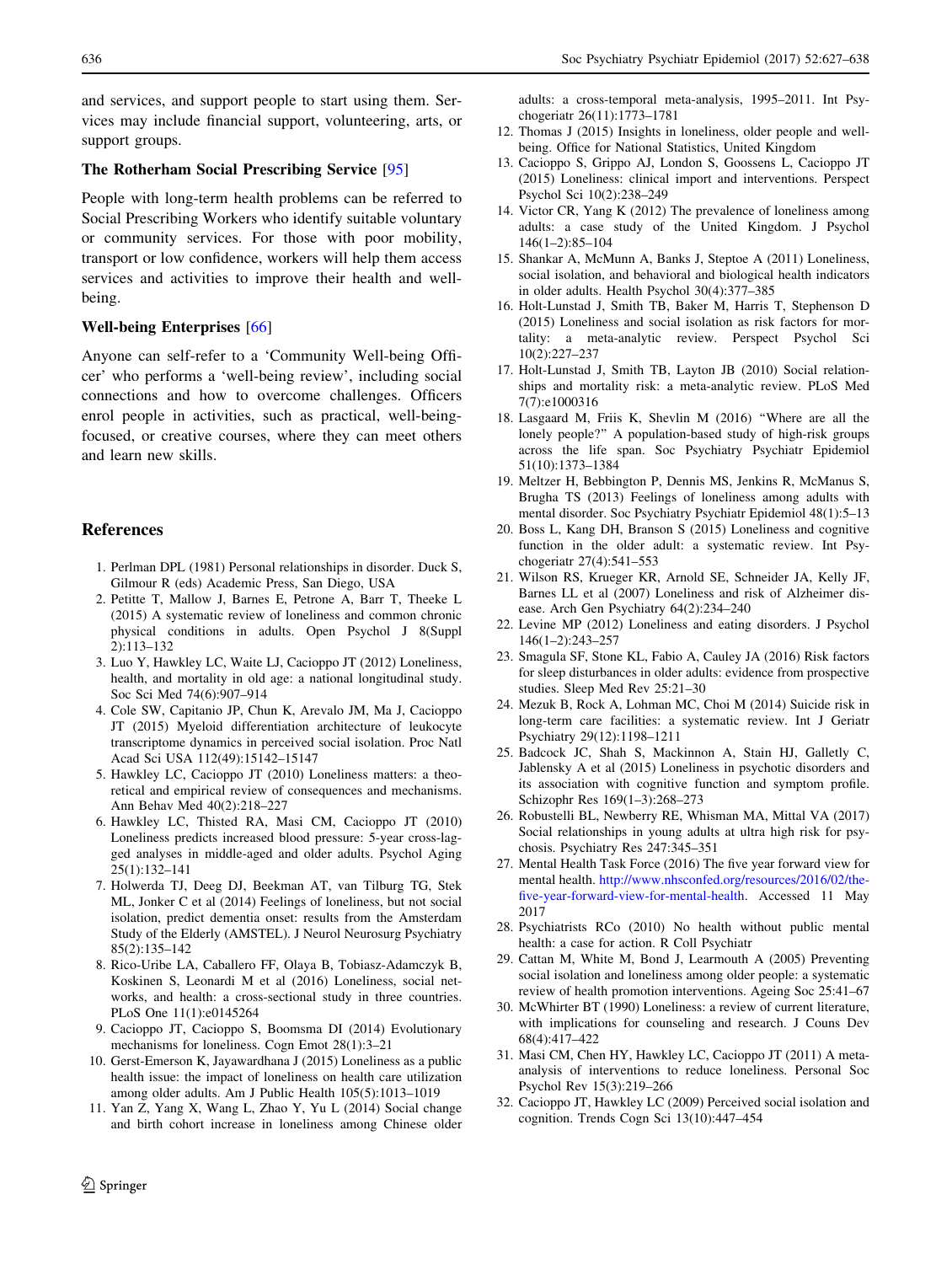- <span id="page-10-0"></span>33. Anderson K, Laxhman N, Priebe S (2015) Can mental health interventions change social networks? A systematic review. BMC Psychiatry 15:297
- 34. Qualter P, Vanhalst J, Harris R, Van Roekel E, Lodder G, Bangee M et al (2015) Loneliness across the life span. Perspect Psychol Sci. 10(2):250–264
- 35. Lamster F, Lincoln TM, Nittel CM, Rief W, Mehl S (2017) The lonely road to paranoia. A path-analytic investigation of loneliness and paranoia. Compr Psychiatry 74:35–43
- 36. Conoley CW, Garber RA (1985) Effects of reframing and selfcontrol directives on loneliness, depression, and controllability. J Couns Psychol 32(1):139–142
- 37. Saulsberry A, Marko-Holguin M, Blomeke K, Hinkle C, Fogel J, Gladstone T et al (2013) Randomized clinical trial of a primary care internet-based intervention to prevent adolescent depression: one-year outcomes. J Can Acad Child Adolesc Psychiatry 22(2):106–117
- 38. Salloum A, Overstreet S (2012) Grief and trauma intervention for children after disaster: exploring coping skills versus trauma narration. Behav Res Ther 50(3):169–179
- 39. Mendelson T, Leis JA, Perry DF, Stuart EA, Tandon SD (2013) Impact of a preventive intervention for perinatal depression on mood regulation, social support, and coping. Arch Women Ment Health 16(3):211–218
- 40. O'Mahen HA, Richards DA, Woodford J, Wilkinson E, McGinley J, Taylor RS et al (2014) Netmums: a phase II randomized controlled trial of a guided Internet behavioural activation treatment for postpartum depression. Psychol Med 44(8):1675–1689
- 41. Ogrodniczuk JS, Joyce AS, Piper WE (2003) Changes in perceived social support after group therapy for complicated grief. J Nerv Ment Dis 191(8):524–530
- 42. Gawrysiak M, Nicholas C, Hopko DR (2009) Behavioral activation for moderately depressed university students: randomized controlled trial. J Couns Psychol 56(3):468–475
- 43. Zang YY, Hunt N, Cox T (2013) A randomised controlled pilot study: the effectiveness of narrative exposure therapy with adult survivors of the Sichuan earthquake. BMC Psychiatry 13:41
- 44. Stravynski A, Marks I, Yule W (1982) Social skills problems in neurotic outpatients—social skills training with and without cognitive modification. Arch Gen Psychiatry 39(12):1378–1385
- 45. Zang YY, Hunt N, Cox T (2014) Adapting narrative exposure therapy for Chinese earthquake survivors: a pilot randomised controlled feasibility study. BMC Psychiatry 14:262
- 46. Gardiner C, Geldenhuys G, Gott M (2016) Interventions to reduce social isolation and loneliness among older people: an integrative review. Health Soc Care Community 1–11. doi:[10.1111/hsc.](http://dx.doi.org/10.1111/hsc.12367) [12367](http://dx.doi.org/10.1111/hsc.12367)
- 47. Zhang N, Fan FM, Huang SY, Rodriguez MA (2016) Mindfulness training for loneliness among Chinese college students: a pilot randomized controlled trial. Int J Psychol 5:1–11
- 48. Lauder S, Chester A, Castle D, Dodd S, Gliddon E, Berk L et al (2015) A randomized head to head trial of MoodSwings.net.au: an internet based self-help program for bipolar disorder. J Affect Disord 171:13–21
- 49. Magliano L, Fiorillo A, Malangone C, De Rosa C, Favata G, Sasso A et al (2006) Family psychoeducational interventions for schizophrenia in routine settings: impact on patients' clinical status and social functioning and on relatives' burden and resources. Epidemiol Psichiat Soc 15(3):219–227
- 50. Hasson-Ohayon I, Roe D, Kravetz S (2007) A randomized controlled trial of the effectiveness of the illness management and recovery program. Psychiat Serv 58(11):1461–1466
- 51. van Gestel-Timmermans H, Brouwers EPM, van Assen MALM, van Nieuwenhuizen C (2012) Effects of a peer-run course on

recovery from serious mental illness: a randomized controlled trial. Psychiat Serv 63(1):54–60

- 52. Eggert LL, Thompson EA, Herting JR, Nicholas LJ (1995) Reducing suicide potential among high-risk youth—tests of a school-based prevention program. Suicide Life Threat 25(2):276–296
- 53. Boen H, Dalgard OS, Johansen R, Nord E (2012) A randomized controlled trial of a senior centre group programme for increasing social support and preventing depression in elderly people living at home in Norway. BMC Geriatr 12:20
- 54. Spain D, Blainey SH (2015) Group social skills interventions for adults with high-functioning autism spectrum disorders: a systematic review. Autism 19(7):874–886
- 55. Haslam C, Cruwys T, Haslam SA, Dingle G, Chang MXL (2016) GROUPS 4 HEALTH: evidence that a social-identity intervention that builds and strengthens social group membership improves mental health. J Affect Disord 194:188–195
- 56. Tajfel H (1979) Individuals and groups in social psychology. Br J Soc Clin Psychol 18(2):183–190
- 57. Orfanos S, Banks C, Priebe S (2015) Are group psychotherapeutic treatments effective for patients with schizophrenia? A systematic review and meta-analysis. Psychother Psychosom 84(4):241–249
- 58. Terzian E, Tognoni G, Bracco R, De Ruggieri E, Ficociello RA, Mezzina R et al (2013) Social network intervention in patients with schizophrenia and marked social withdrawal: a randomized controlled study. Can J Psychiat 58(11):622–631
- 59. Sheridan AJ, Drennan J, Coughlan B, O'Keeffe D, Frazer K, Kemple M et al (2015) Improving social functioning and reducing social isolation and loneliness among people with enduring mental illness: report of a randomised controlled trial of supported socialisation. Int J Soc Psychiatr 61(3):241–250
- 60. McCorkle BH, Dunn EC, Yu Mui W, Gagne C (2009) Compeer friends: a qualitative study of a volunteer friendship programme for people with serious mental illness. Int J Soc Psychiatry 55(4):291–305
- 61. Simpson A, Flood C, Rowe J, Quigley J, Henry S, Hall C et al (2014) Results of a pilot randomised controlled trial to measure the clinical and cost effectiveness of peer support in increasing hope and quality of life in mental health patients discharged from hospital in the UK. BMC Psychiatry 14:30
- 62. Castelein S, Bruggeman R, van Busschbach JT, van der Gaag M, Stant AD, Knegtering H et al (2008) The effectiveness of peer support groups in psychosis: a randomized controlled trial. Acta Psychiat Scand 118(1):64–72
- 63. Kaplan K, Salzer MS, Solomon P, Brusilovskiy E, Cousounis P (2011) Internet peer support for individuals with psychiatric disabilities: a randomized controlled trial. Soc Sci Med 72(1):54–62
- 64. Lloyd-Evans B, Mayo-Wilson E, Harrison B, Istead H, Brown E, Pilling S et al (2014) A systematic review and meta-analysis of randomised controlled trials of peer support for people with severe mental illness. BMC Psychiatry 14:39
- 65. Team CS (2017) The CORE study. [http://www.ucl.ac.uk/core](http://www.ucl.ac.uk/core-study)[study.](http://www.ucl.ac.uk/core-study) Accessed 11 May 2017
- 66. Swift M (2017) Wellbeing Enterprises. [http://www.well](http://www.wellbeingenterprises.org.uk/) [beingenterprises.org.uk/.](http://www.wellbeingenterprises.org.uk/) Accessed 11 May 2017
- 67. Hounslow Wellbeing Network (2017). [http://www.wellbeing](http://www.wellbeing-network.org/)[network.org/](http://www.wellbeing-network.org/). Accessed 11 May 2017
- 68. Pinfold V, Sweet D, Porter I, Quinn C, Byng R, Griffiths C et al (2015) Improving community health networks for people with severe mental illness: a case study investigation. Health Services and Delivery Research, Southampton
- 69. UCL (2017) The Community Navigator Study. [http://www.ucl.](http://www.ucl.ac.uk/psychiatry/research/epidemiology/community-navigator-study/) [ac.uk/psychiatry/research/epidemiology/community-navigator](http://www.ucl.ac.uk/psychiatry/research/epidemiology/community-navigator-study/)[study/](http://www.ucl.ac.uk/psychiatry/research/epidemiology/community-navigator-study/). Accessed 11 May 2017